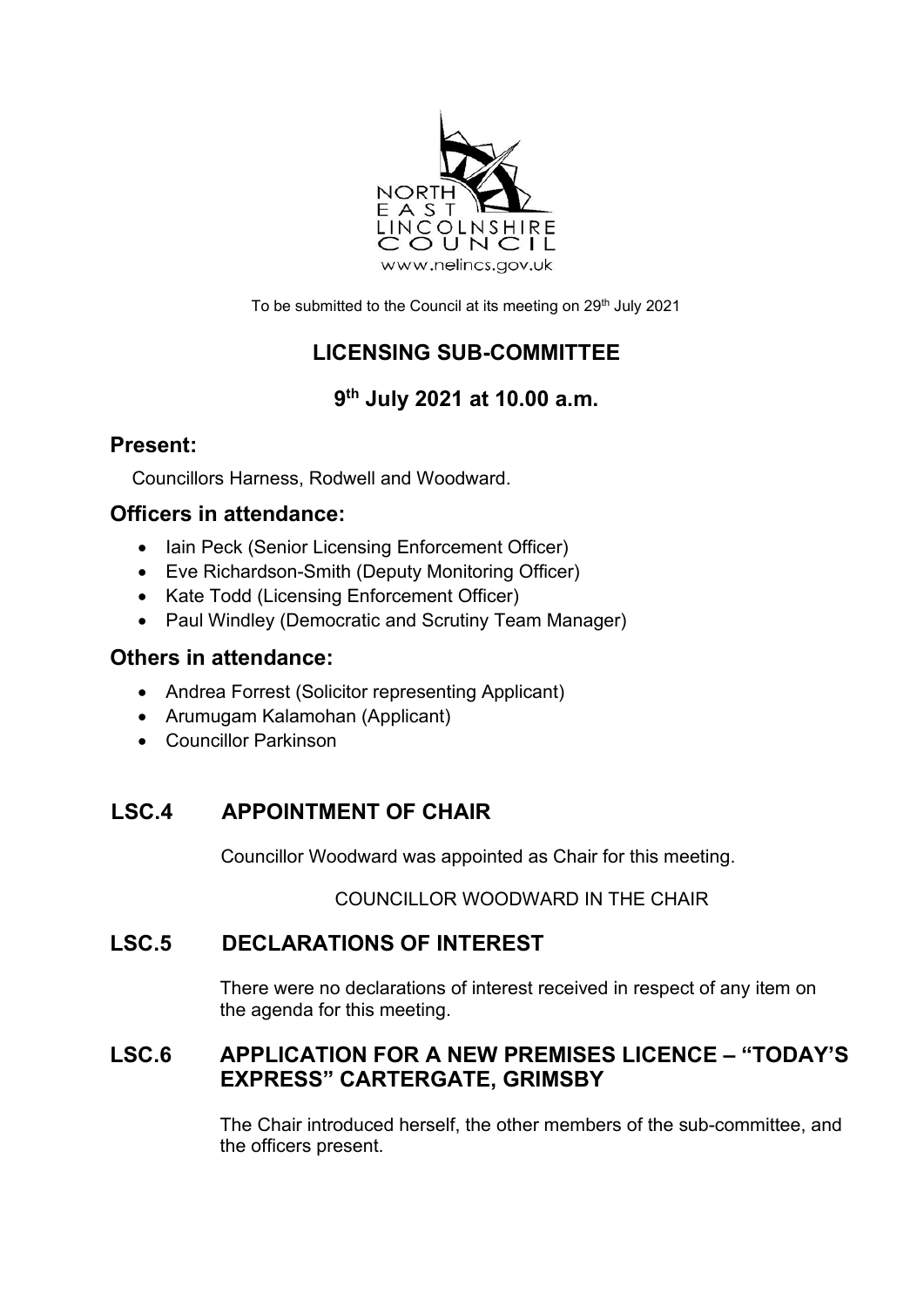The purpose of the meeting was to hear and determine an application for a new Premises Licence for the Premises to be known as "Today's Express", 40 Cartergate, Grimsby.

Mrs Richardson-Smith explained the procedure for the hearing.

The Chair invited Ms Forrest to address the sub-committee on behalf of the applicant. She referred to the applicant's experience in the trade and emphasised that this would be a convenience store with the sale of alcohol rather than an off-licence. There had been substantial financial investment to refurbish the premises and a well-run store would be likely to attract less anti-social behaviour than an empty one. All Responsible Authorities had been given the opportunity to comment and no representations had been received from them. She noted the significance of the police not having any concerns in relation to potential crime and disorder and the conditions which had been agreed with Humberside Police in relation to CCTV, Challenge 25 policy, staff training and refusals log. Ms Forrest referred to the representations that had been received and was of the view that many of the issues raised were irrelevant to the licensing objectives. Nevertheless, the applicant had sent a letter to residents responding to the concerns and Ms Forrest suggested that, having now had sight of the proposed operating schedule and conditions, this may be a reason for the non-attendance at this hearing of those who had made representations.

The sub-committee sought clarification on the number of people expected to be employed and whether the applicant had experienced any issues of people congregating outside the premises that he operated.

Ms Forrest noted that staff had experience of such issues but had received appropriate training and she provided an assurance that there was a procedure in place for dealing with such issues. Ms Forrest also explained the 'safe place' that had been established at one of the applicant's premises whereby if someone was in fear of attack then they could go to the premises as a safe haven.

The sub-committee withdrew to deliberate. After an interval, the subcommittee returned to advise of their findings.

The Chair advised that the sub-committee had decided to grant the application as set out. The sub-committee felt assured that the operating schedule and proposed conditions were appropriate and would promote the licensing objectives.

In taking its decision, the sub-committee had been mindful of the representations received, but felt that the applicant was an experienced and reputable operator with a track record of adhering to conditions, particularly the Challenge 25 policy, and would make sure that staff were adequately trained and supported. The sub-committee noted that no objections had been received from Responsible Authorities and was reassured that the proposed conditions had been agreed with the police,